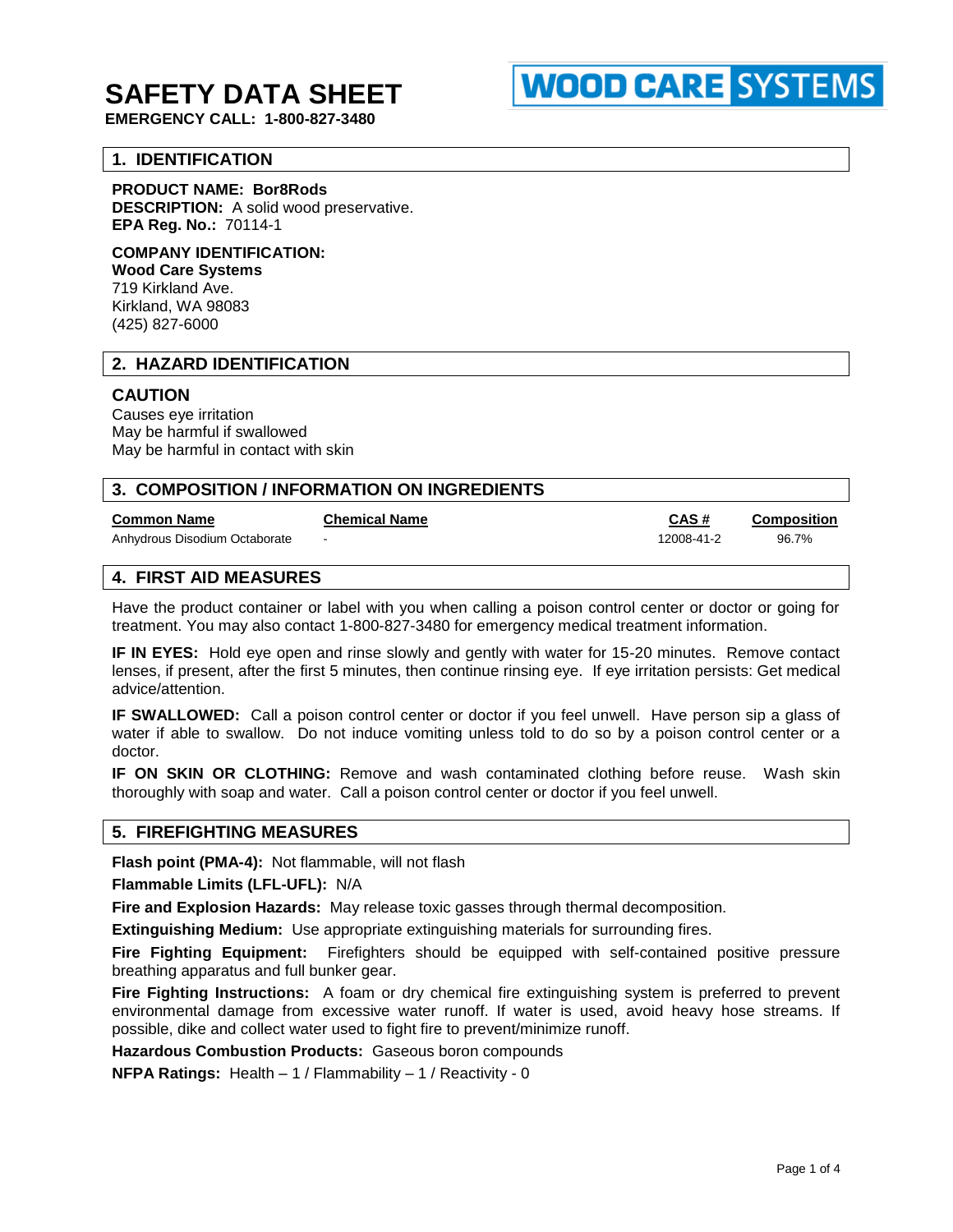# **6. ACCIDENTAL RELEASE MEASURES**

No special release measures are required for this product. Handle according to instructions in Sections 7 and 8.

## **7. HANDLING AND STORAGE**

#### **Keep out of reach of children and animals.**

**Handling:** Avoid contact with eyes, skin or clothing. Wash thoroughly with soap and water after handling this product and before eating, drinking, chewing gum, or using tobacco.

**Storage:** Do not contaminate other pesticides, fertilizers, water, food or feed by storage or disposal. Store in dry conditions at all times and out of reach of children.

# **8. EXPOSURE CONTROLS / PERSONAL PROTECTION**

**Engineering Controls:** Facilities storing or utilizing this material should be equipped with an eyewash station and a safety shower.

**Protective Clothing:** Wear gloves when handling this product. Remove and wash contaminated clothing before reuse.

**General:** Wash clothing and other absorbent materials that have been exposed to this product. Follow the manufacturer's instructions for cleaning and maintaining PPE. If no such instructions for washables exist, use detergent and hot water. Keep and wash PPE separately from other laundry.

# **9. PHYSICAL AND CHEMICAL PROPERTIES**

**Physical State:** Clear, hard glass-like rods **Odor:** None **pH:** N/A **Specific Gravity:** 2.2 (water = 1) **Solubility:** Soluble

# **10. STABILITY AND REACTIVITY**

**CONDITIONS TO AVOID:** Avoid extremely high temperatures.

**CHEMICAL STABILITY:** Product is normally stable. However, product may decompose if heated.

**HAZARDOUS DECOMPOSITION PRODUCTS:** Heat and fire may result in thermal decomposition and the release of gaseous boron compounds.

**INCOMPATIBILITY WITH OTHER MATERIALS:** None known.

**POLYMERIZATION:** Will not occur.

#### **11. TOXICOLOGICAL INFORMATION**

**ORAL TOXICITY (rat LD50):** > 2,000 mg/kg **DERMAL TOXICITY (rat LD50):** > 2,000 mg/kg **INHALATION TOXICITY (rat LC<sub>50</sub>):** Data not available **EYE IRRITATION:** Moderately irritating **SKIN IRRITATION: Non-irritating SKIN SENSITIZATION:** Not a contact sensitizer **CARCINOGENICITY: EPA:** Not Listed **ACGIH:** Not Listed **NTP:** Not Listed **IARC:** Not Listed **OSHA:** Not Listed **MUTAGENIC TOXICITY:** No evidence of mutagenic effects during *in vivo* and *in vitro* assays. **REPRODUCTIVE TOXICITY:** No evidence in animal studies.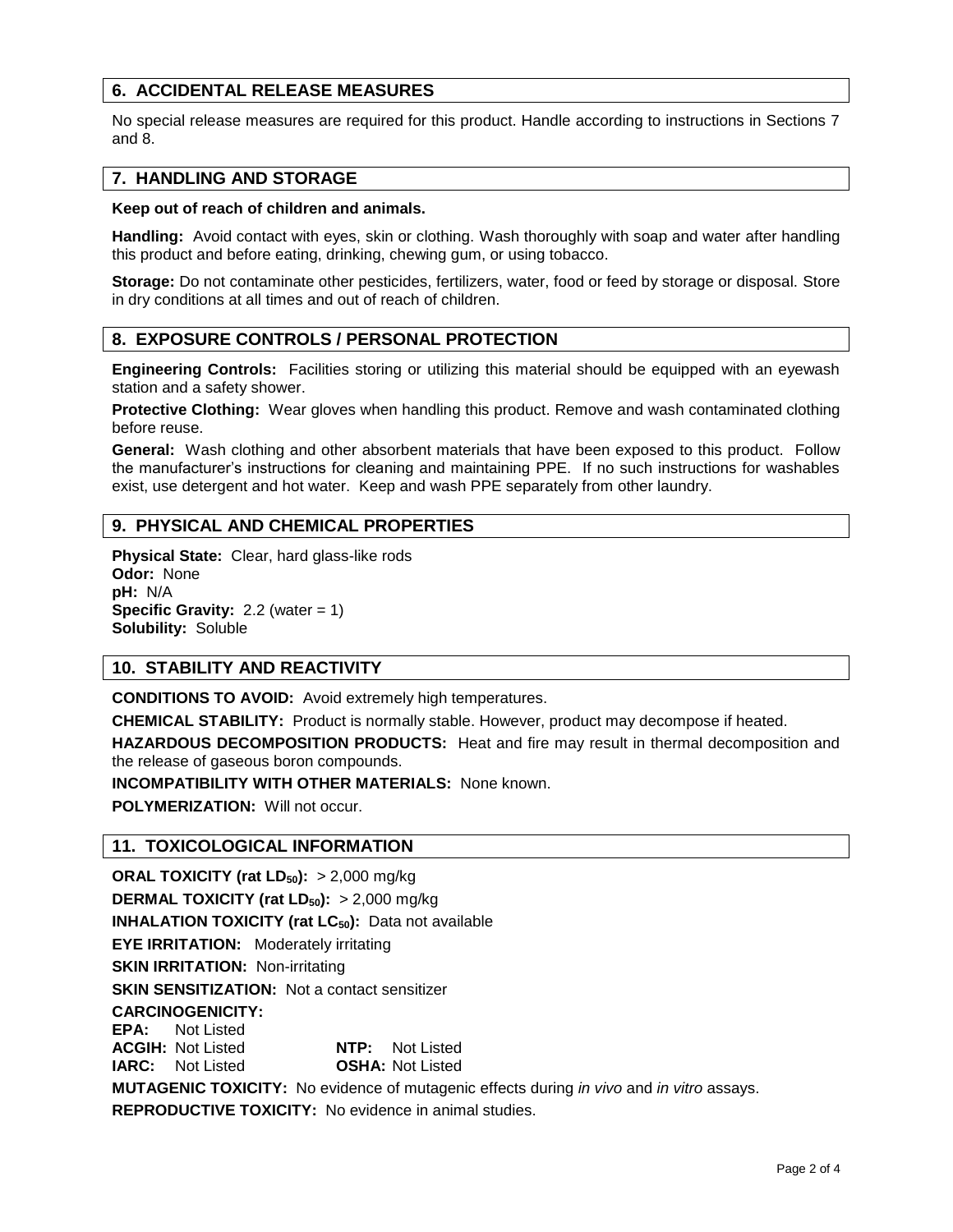# **12. ECOLOGICAL INFORMATION**

Do not apply directly to water, to areas where surface water is present or to intertidal areas below the mean high water mark. Do not contaminate water when cleaning equipment or disposing of equipment wash waters.

## **13. DISPOSAL CONSIDERATIONS**

**PESTICIDE DISPOSAL:** Wastes resulting from the use of this product may be disposed of on site or at an approved waste disposal facility. This product to be used in the manner it is intended for. If this is not possible, it should be disposed of in compliance with all local, state and Federal waste disposal regulations.

**CONTAINER DISPOSAL:** Nonrefillable container. Do not reuse or refill this container. Refer to the product label for specific container handling instructions.

# **14. TRANSPORT INFORMATION**

#### **US DOT:**

Not regulated by DOT.

# **15. REGULATORY INFORMATION**

#### **FIFRA –**

This chemical is a pesticide product registered by the Environmental Protection Agency and is subject to certain labeling requirements under federal pesticide law. These requirements differ from the classification criteria and hazard information required for safety data sheets, and for workplace labels of non-pesticide chemicals. The following is the hazard information as required on the pesticide label:

## **PRECAUTIONARY STATEMENTS**

#### **HAZARDS TO HUMANS AND DOMESTIC ANIMALS**

**CAUTION:** Harmful if swallowed or absorbed through skin. Causes moderate eye irritation. Avoid contact with eyes, skin or clothing. Wear gloves when handling Bor8Rods. Remove and wash contaminated clothing before reuse. Wash thoroughly with soap and water after handling and before eating, drinking, chewing gum, or using tobacco.

See inside label booklet for additional Precautionary Statements and Directions for Use including Storage and Disposal instructions.

#### **ENVIRONMENTAL HAZARDS**

Do not apply directly to water, or to areas where surface water is present or to intertidal areas below the mean high water mark. Do not contaminate water when disposing of equipment washwater or rinsate.